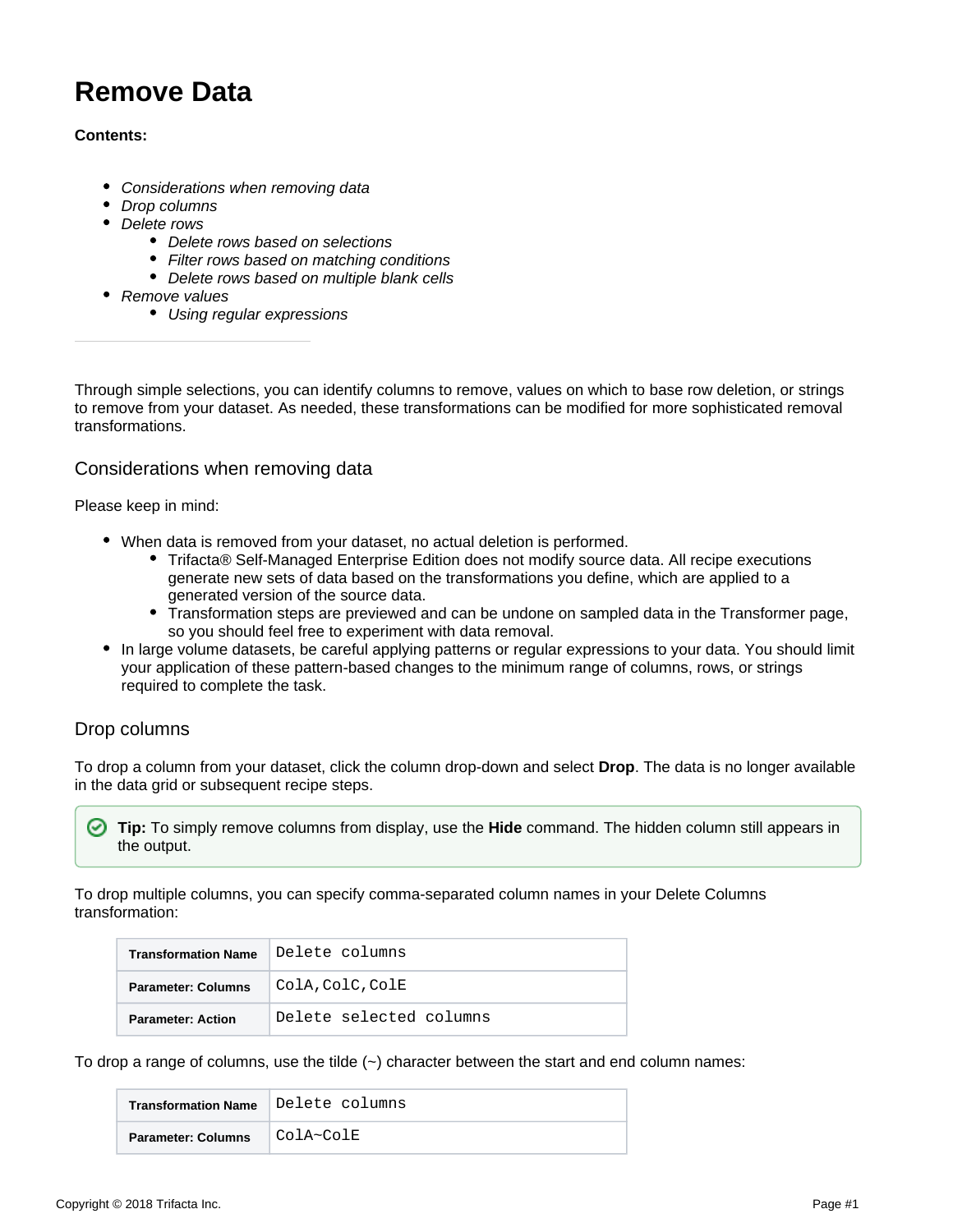| <b>Parameter: Action</b> |  | Delete selected columns |  |
|--------------------------|--|-------------------------|--|
|--------------------------|--|-------------------------|--|

For more information, see [Remove Data](#page-0-2).

の **Tip:** You can also drop multiple columns through the Column Browser. See [Column Browser Panel](https://docs.trifacta.com/display/r051/Column+Browser+Panel).

#### <span id="page-1-0"></span>Delete rows

You can delete rows in your dataset based on conditional patterns that you specify. The easiest method is to select a string in the appropriate column and then choose the Delete suggestion card.

#### <span id="page-1-1"></span>**Delete rows based on selections**

#### **Steps:**

In the following example, each row contains an entry for a different business, and you want to remove all of the business entries from the city of Tempe.

- 1. In this case, you could use the column histogram to select the value Tempe in the city column, or you can use the Filters panel to filter for rows containing the value Tempe.
- 2. Then, select the Delete suggestion card.



**Figure: Select Tempe in the City column to remove all entries for that city**

3. After selecting Delete, the application evaluates your selected value and attempt your intention with the selection. Is it a string literal or a pattern? If it's a pattern, what does the pattern represent? You may select one of the variants in the Delete card to find the right match.

(i) **NOTE:** Be sure to scroll up and down in the data grid to review the values that are affected. In some cases, your selection may turn into a pattern, which could apply to more than just the desired values. In the previous example, selecting Tempe may yield a matching pattern of {alpha  $\{5\}$ , which would match any five-letter city name, including  $T$ empe. Select other variants in the Delete card to change the matching pattern. Click **Modify** to review the matching string.

4. After defining and modifying your Filter Rows transformation, you can use the preview to see the rows that will be removed, prior to adding the transformation to your recipe.

**Tip:** You can also use the Filter Rows to retain rows based on a specified condition, effectively deleting the rows that do not match. See [Filter Data](https://docs.trifacta.com/display/r051/Filter+Data).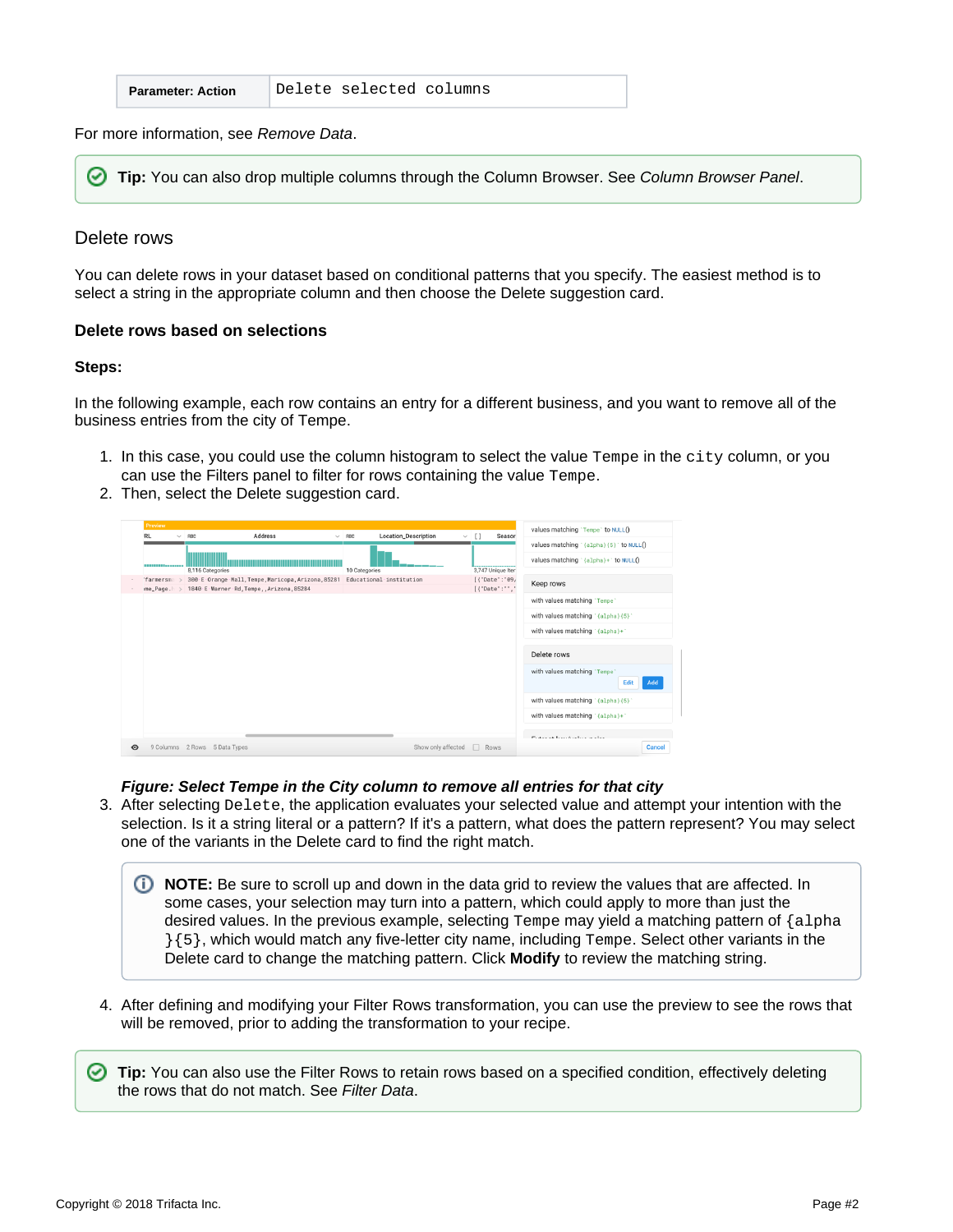# <span id="page-2-0"></span>**Filter rows based on matching conditions**

You can delete or keep rows in your dataset based on one or more matching conditions you define.

- 1. In the Search panel, enter filter.
- 2. Select the type of conditional. You can filter based on:
	- a. Type: missing or mismatched values.
	- b. Matches: literal or pattern matches that are exact matches, partial matches, or matches with the beginning or ending of column values.
	- c. Ranges: Less than (or equal to), greater than (or equal to), or combinations.
	- d. Custom formula: Specify an expression that evaluates to true or false. If true, then the data is filtered.
- 3. Specify the other parameters, including whether to drop or keep the matching rows.

For more information, see [Filter Data](https://docs.trifacta.com/display/r051/Filter+Data).

#### <span id="page-2-1"></span>**Delete rows based on multiple blank cells**

If you have rows in your dataset that contain no data, you can use the following two steps to remove them. Assuming that you know the starting  $(col1)$  and ending  $(colN)$  column names of your dataset, try the following:

**NOTE:** If at a later time, you reorder or remove the starting or ending columns in a step before this one, these steps are broken.

| <b>Transformation Name</b>    | New formula             |
|-------------------------------|-------------------------|
| Parameter: Formula type       | Single row formula      |
| Parameter: Formula            | MERGE([column1~column]) |
| Parameter: New column<br>name | 'all blank vals'        |

| <b>Transformation Name</b> | Delete rows when value is missing |
|----------------------------|-----------------------------------|
| Parameter: Column          | all blank vals                    |
| <b>Parameter: Action</b>   | Delete selected columns           |

The above merges all values into a single value in the all blank vals column. The second step removes the row if the value in the merged column is blank.

Remember to delete the all\_blank\_vals column after you are done.

For more information, see [Filter Data](https://docs.trifacta.com/display/r051/Filter+Data).

#### <span id="page-2-2"></span>Remove values

To delete values from a column, select the values in the data grid. In the suggestion cards, select the Replace card. In the following example, the city column is removed of all values matching  $T$ empe:

| <b>Transformation Name</b> | Replace text or patterns |
|----------------------------|--------------------------|
| Parameter: Column          | city                     |
| Parameter: Find            | 'Tempe'                  |